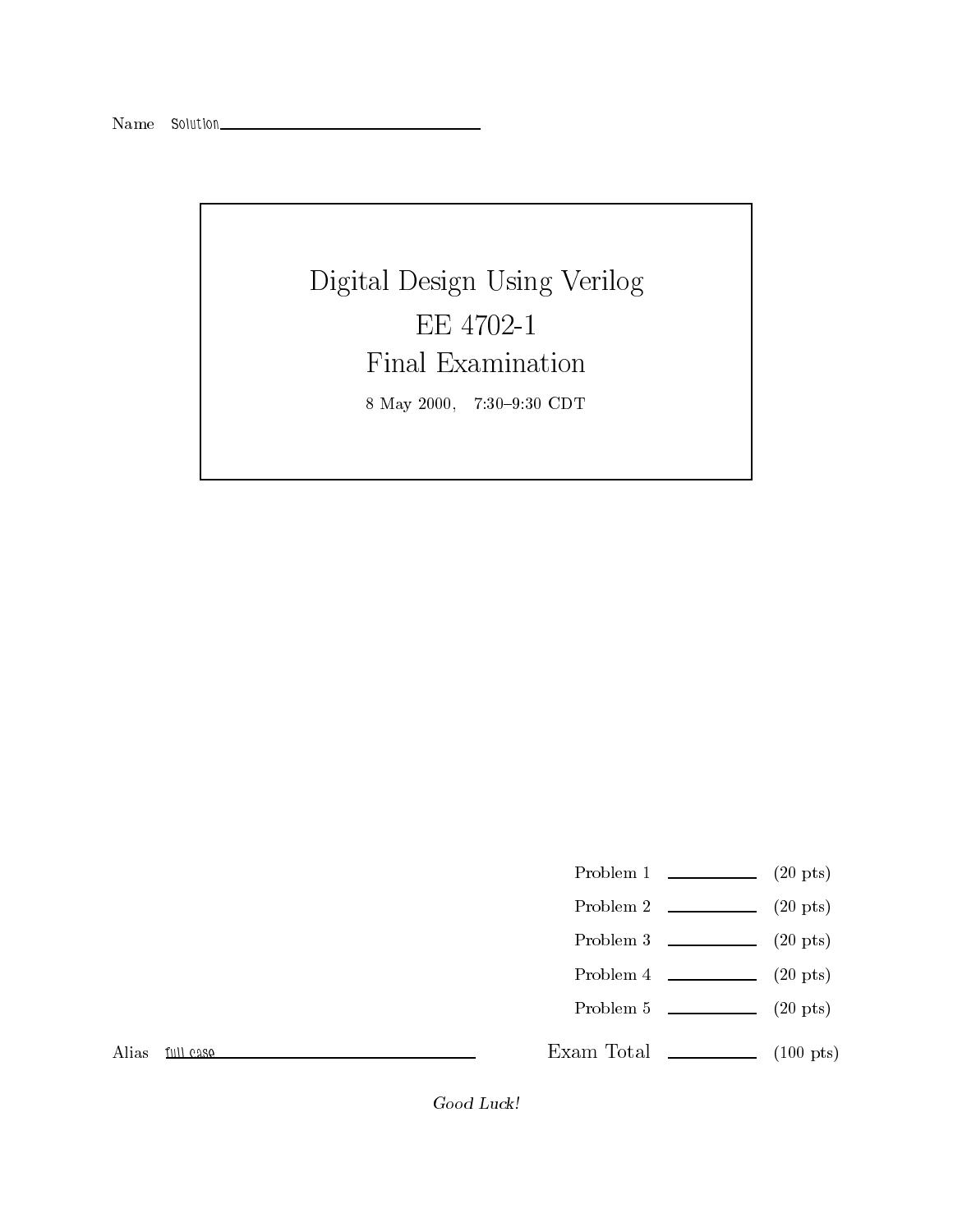Problem 1: The modules below are supposed to describe combinational logic that rearranges bits. The output of module rearrange, below, is a rearranged version of its input a; input op determines how the bits are rearranged. Module rerearrange uses two instances of rearrange to reverse and then left shift its inputs. Unfortunately, the modules are not quite ready for tape out because both contain errors.

Find and fix the following kinds of errors. (Points may be deducted if correct Verilog is identified as having errors.) (20 pts) Note: The original exam specified one Modelsim compile error. However Modelsim compiles the code without an error or warning. What was thought to be a compile error is a load error. The number of errors is still five.

- Two load errors or warnings. (Modelsim will compile it but will issue a warning or error message when loading it.)
- Three errors that result in incorrect output. The code will simulate but the output, if simulate but the output, if  $\mathbb{R}^n$ any, will be incorrect.

Lines with the comment // Okay do not have errors. None of the errors are typographical or are due to syntactic minutiae such as missing semicolons.

```
module rerearrange(y, a);
  input a; butput y;
  wire [7:0] a; <br> reg [7:0] y;  wire [0:7] temp;
           operation;
  wire
  assign operation = e1.op_reverse;
  rearrange e1(temp,a,operation);
  assign operation = e1.op_left_shift;
  rearrange e2(y,temp,operation);
endmodule
module rearrange(x,a,op);
  input a, op; output x;
  wire [7:0] a; wire [1:0] op;
  reg [7:0] x; reg [2:0] ptr, ptr_plus\_one;parameter op_reverse = 0; // Reverse order of bits. // Okay
  parameter op_identity = 1; // No change. // Okay
  parameter op_left_shift = 2; // Circular (end-around) left shift. // Okay
  parameter op_right_shift = 3; // Circular (end-around) right shift.// Okay
  always @( a ) for(ptr=0; ptr<8; ptr=ptr+1) begin
      ptr_plus_one = ptr + 1; \frac{1}{2} // 0kay
      case( op )
        op\_reverse: x[ptr] = a[7-ptr]; // Okay
        op_identity: x[ptr] = a[ptr]; // Okay
        op_right_shift: x[ptr] = a[ptr_plus_one]; // Okay
        op_{\text{left\_shift}}: x[ptr_{\text{plus\_one}}] = a[ptr]; // Okay
      endcase
    end
endmodule
```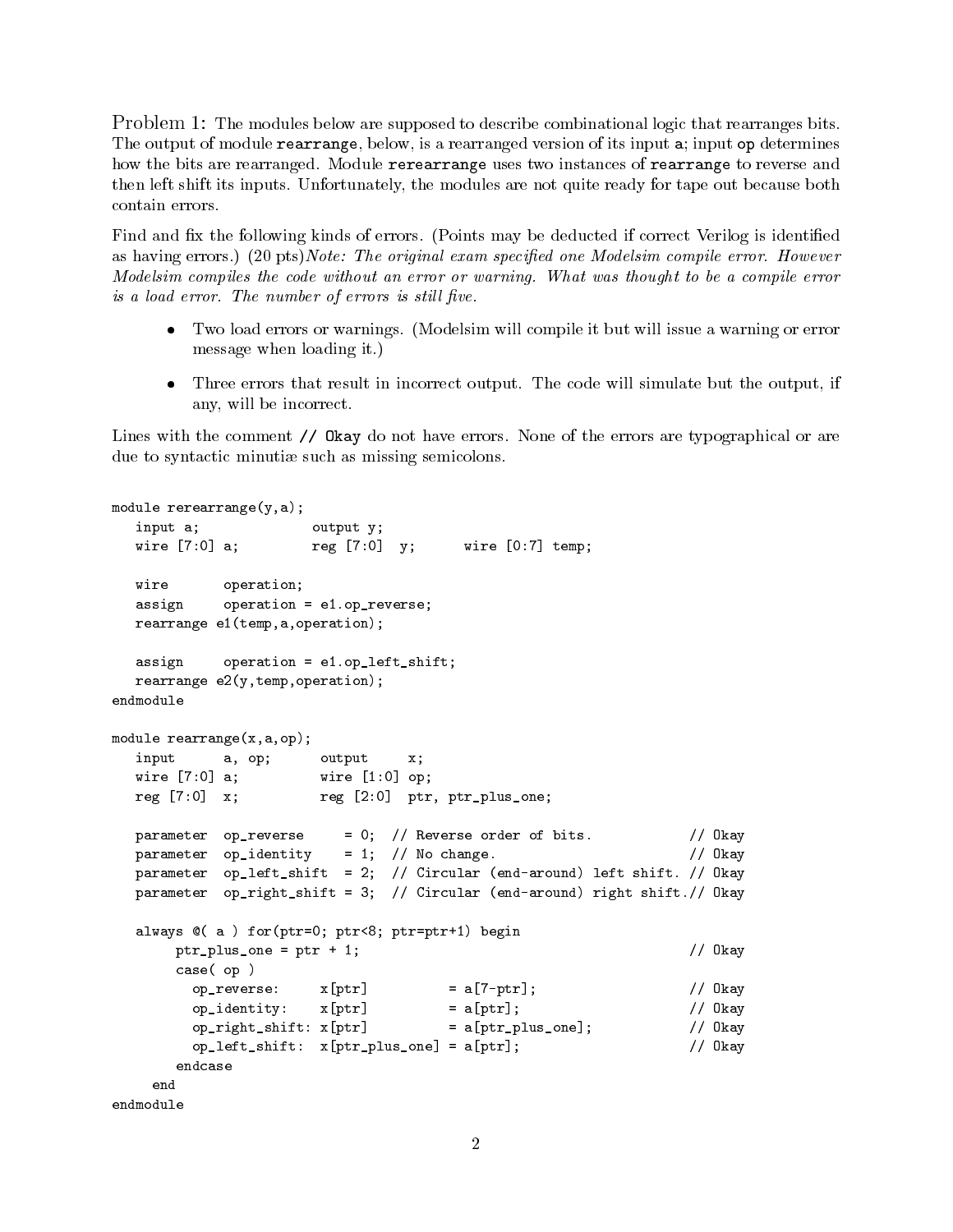```
module rerearrange(y,a);
  input a; output y; wire [7:0] a;
  // Registers cannot connect to module output ports.
  // reg [7:0] y;
  wire [7:0] y; // FIXED
  wire [0:7] temp; // Not an error: Order of bits doesn't matter.
// B: Wire "operation" wrong size.
// wire operation;
  wire
            [1:0] operation; // FIXED
  assign operation = e1.op_reverse;
  rearrange e1(temp,a,operation);
  // Second wire needed for input to second module. (This is not procedural
  // code so ordering of assignments and instantiations is meaningless.)
  // assign operation = e1.op left shift;
  wire [1:0] operation2 = e1.op_left_shift; // FIXED
  rearrange e2(y,temp,operation2);
module rearrange(x,a,op);
  input a, op;
  output x;
  wire [7:0] a;
  wire [1:0] op;
  reg [7:0] x;
  // C: Loop checks if ptr<8, so need more than 3 bits. Note: ptr_plus_one
  // must be 3 bits since code depends on values wrapping around.
  // reg [2:0] ptr, ptr_plus_one;
  reg [3:0] ptr; // FIXED.
  reg [2:0] ptr_plus_one;
  parameter op_reverse = 0; // Reverse order of bits. // Okay
  parameter op_identity = 1; // No change. \frac{1}{2} // Okay
  parameter op_left_shift = 2; // Circular (end-around) left shift. // Okay
  parameter op_right_shift = 3; // Circular (end-around) right shift.// Okay
  // C: Need to include op in the event list.
  // always @( a ) for(ptr=0; ptr<8; ptr=ptr+1) begin
  always @( a or op ) for(ptr=0; ptr<8; ptr=ptr+1) begin
       ptr_plus_one = ptr + 1; \frac{1}{2} // Okay
       case( op )
         op_reverse: x[ptr] = a[7-ptr]; // Okay
         op_identity: x[ptr] = a[ptr]; // Okay
         op\_right\_shift: x[ptr] = a[ptr\_plus\_one]; // Okay
         op_left_shift: x[ptr_plus_one] = a[ptr]; // Okay
       endcase
    endendmodule // rearrange
```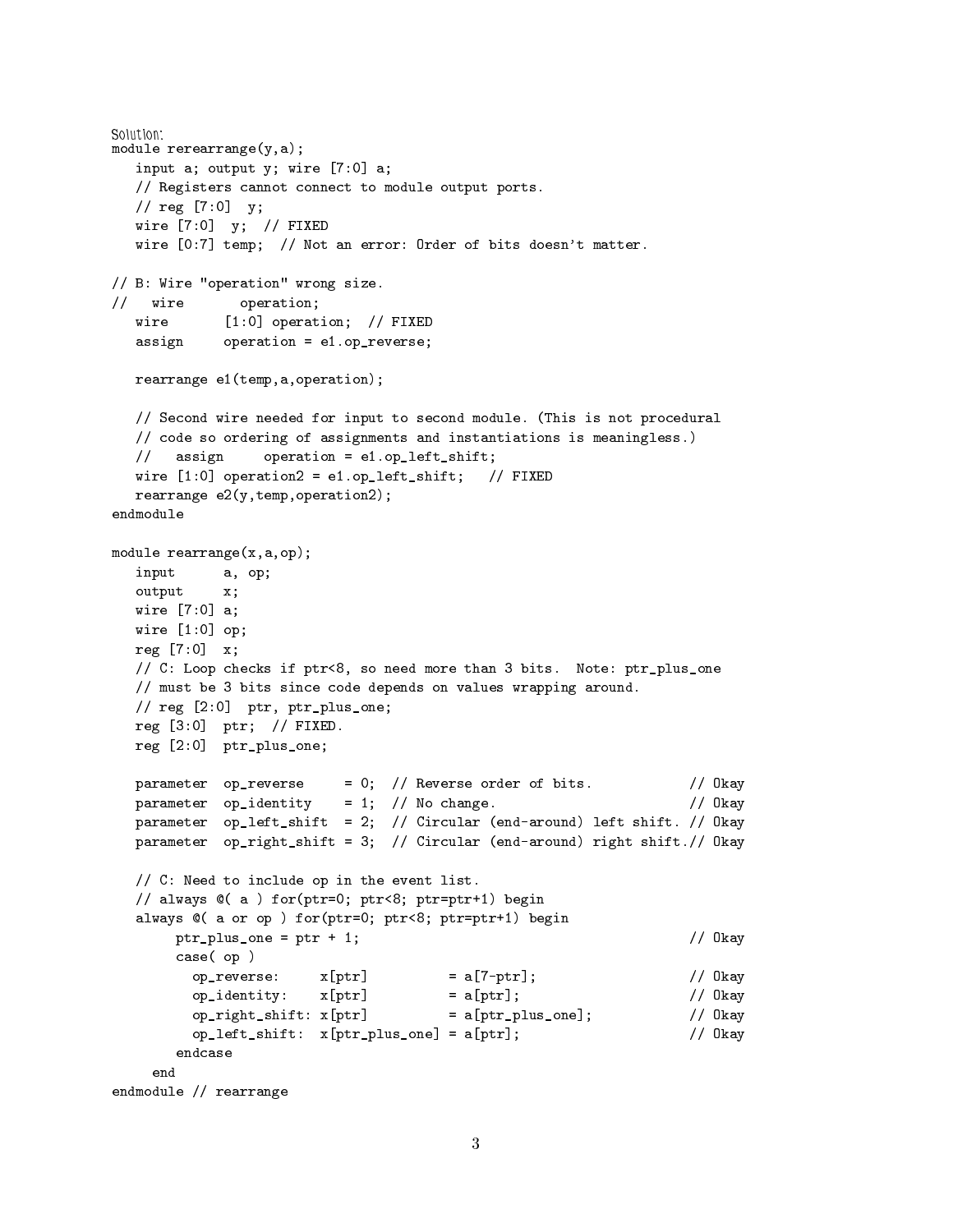Problem 2: Using the grid show the register values for the first 40 time units of execution of the module below. (20 pts)

```
module clocks ();
       reg clk, clk2, clk3, clk4, clk5, clk6, clk7, clk8;
       initial begins the contract of the contract of the contract of the contract of the contract of the contract of
               class extensive extensive extensive extensive extensive extensive extensive extensive extensive extensive extensive
               clifts the class of class the class of the original contract of the contract of the contract of the contract of
       endalways #8 clk = ~clk;
       always @( clk ) #4 clk2 = ~clk2;
       always @( clk ) clk3 <= #10 clk;
       always \alpha , posessed claims ) claims are constructed in the \alphaalways \alpha = 2 for \alpha = 3; \alpha = 3 for \alpha = 3; \alpha = 3; \alpha = 3; \alpha = 3; \alpha = 3; \alpha = 3; \alpha = 3; \alpha = 3; \alpha = 3; \alpha = 3; \alpha = 3; \alpha = 3; \alpha = 3; \alpha = 3; \alpha = 3; \alpha = 3; \alpha = 3; \alpha = 3; \alpha = 3; \alpha = 3; always watched a state of the state of the state of the clients of the clients of the clients of the clients of
       always \alpha , \alpha , \alpha , \alpha , \alpha , \alpha , \alpha , \alpha , \alpha , \alpha , \alpha , \alpha , \alpha , \alpha , \alpha , \alpha , \alpha , \alpha , \alpha , \alpha , \alpha , \alpha , \alpha , \alpha , \alpha , \alpha , \alpha , \alpha , \alpha , \alpha , \alphaalways and clk or claim in the claim of claim in the claim of the claim of the claim of the claim of the claim
```
## endmodule

| Time | $\overline{0}$ | $\overline{2}$ | $\overline{4}$ | 6 <sup>1</sup> | 8 |  |  | 10 12 14 16 18 20 22 24 26 28 30 32 34 36 38 40 |  |  |  |  |  |
|------|----------------|----------------|----------------|----------------|---|--|--|-------------------------------------------------|--|--|--|--|--|
| c1k  |                |                |                |                |   |  |  |                                                 |  |  |  |  |  |
| clk2 |                |                |                |                |   |  |  |                                                 |  |  |  |  |  |
| clk3 |                |                |                |                |   |  |  |                                                 |  |  |  |  |  |
| clk4 |                |                |                |                |   |  |  |                                                 |  |  |  |  |  |
| clk5 |                |                |                |                |   |  |  |                                                 |  |  |  |  |  |
| clk6 |                |                |                |                |   |  |  |                                                 |  |  |  |  |  |
| clk7 |                |                |                |                |   |  |  |                                                 |  |  |  |  |  |
| clk8 |                |                |                |                |   |  |  |                                                 |  |  |  |  |  |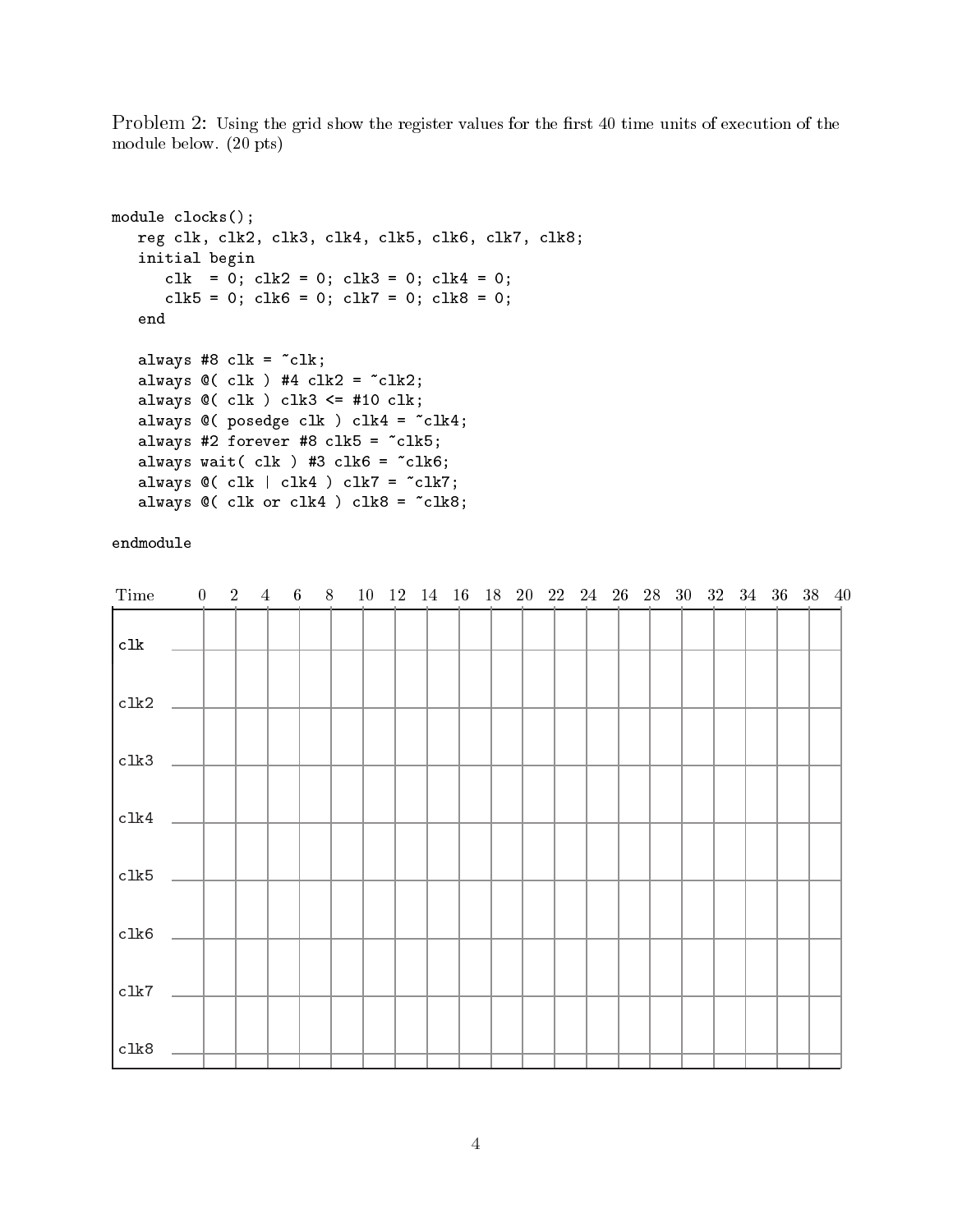

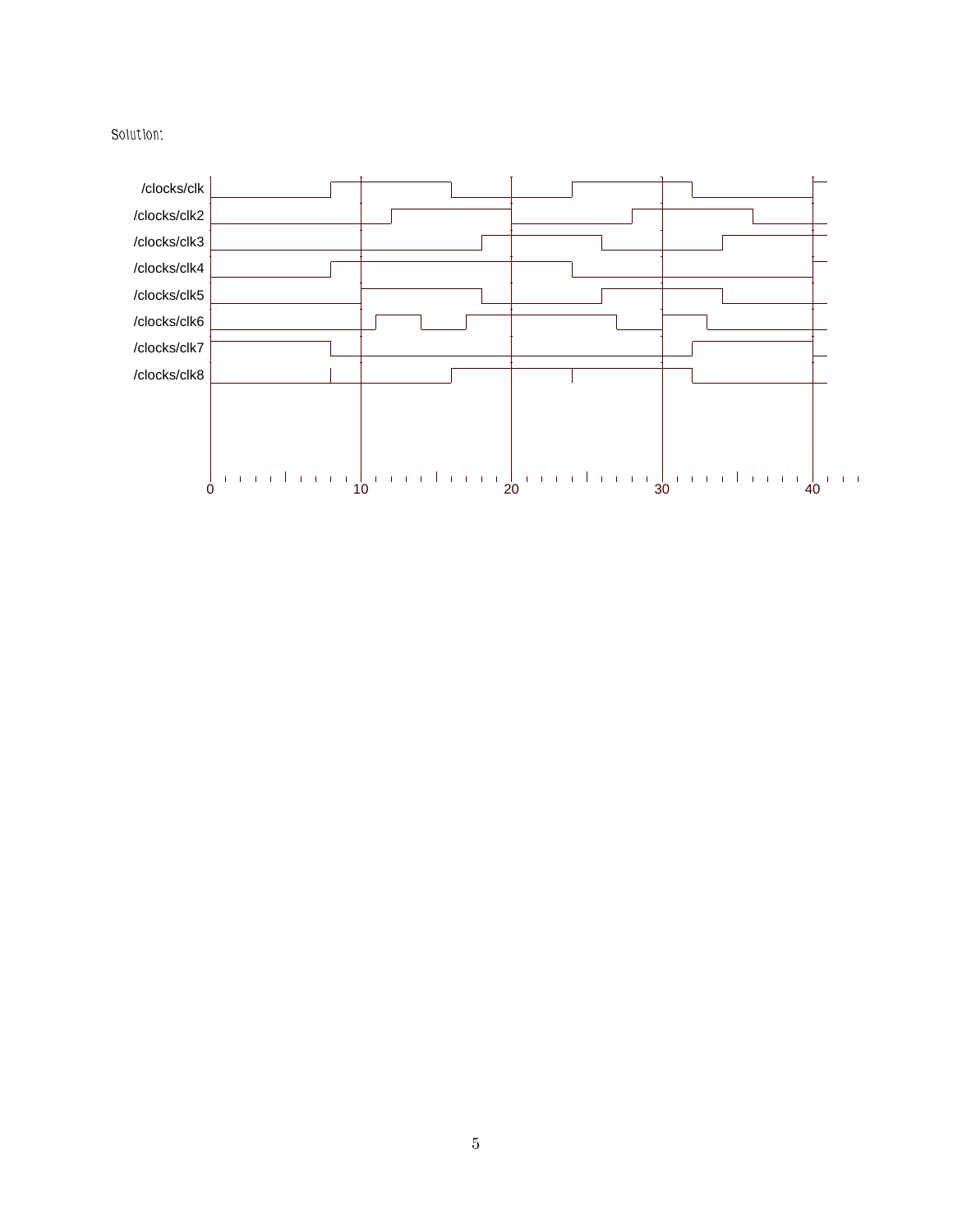Problem 3: Draw a schematic of the hardware Leonardo will synthesize for the following Verilog code examples. These should approximate the RTL schematic, showing the hardware before optimization and technology mapping. If flip flops are used, indicate if they are level triggered or edge triggered. Otherwise, don't worry about using the precisely correct gate or symbol, as long as it's functionally correct.

(a) Show an approximate RTL schematic for the module below. What form is the description in? Hint: think about what form the code is in. (6 pts)

```
module module \alpha , and \alpha and \alpha and \alphainput a,b,c;
     output x,y;
     wire [7:0] b, c;
     reg [8:0] x, y;
     always of a or or or c ) begins
          if( a ) begin
               \sim b \sim c; and c; and c; and c; and c; and c; and c; and c; and c; and c; and c; and c; and c; and c; and c; and c; and c; and c; and c; and c; and c; and c; and c; and c; and c; and c; and c; and c; and c; and c; and
               y = b - c;
          end else begin
               x = b - c;
         endendendmodule
```
Form 1: combinational logic, level triggered flip-flops.

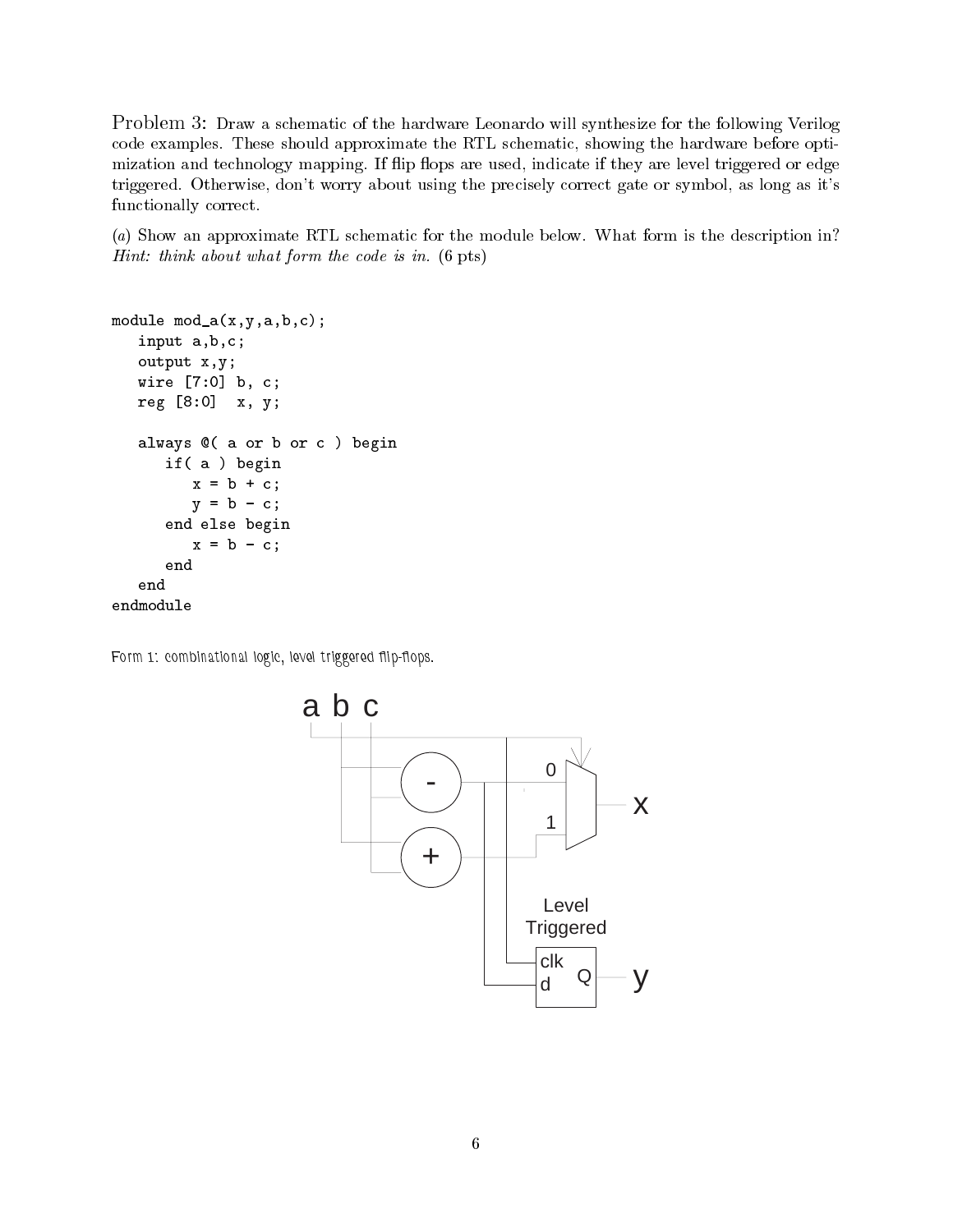Problem 3, continued: (b) Show an approximate RTL schematic for the module below. What form is the description in? Hint: think about what form the code is in. (6 pts)

```
module mod_b(x,y,d,e,f,g,h);
         in put denotes the property of \alpha , \alpha , \alpha , \alphaoutput x,y;
        reg x,y;
         always and posed experimental experiment or posed experiment or posed or posed or posed or posed or posed or p
                \blacksquare if \blacksquare d \blacksquare begins to \blacksquarex = 0;
                         \blacksquareend else if ( f ) begin
                         x = 1; the 1; the 1; the 1; the 1; the 1; the 1; the 1; the 1; the 1; the 1; the 1; the 1; the 1; the 1; the 1; the 1; the 1; the 1; the 1; the 1; the 1; the 1; the 1; the 1; the 1; the 1; the 1; the 1; the 1; the 1; the
                end else begin
                         \blacksquare if and \blacksquare if \blacksquare if \blacksquare if \blacksquare if \blacksquare if \blacksquare if \blacksquare if \blacksquare if \blacksquare if \blacksquare if \blacksquare if \blacksquare if \blacksquare if \blacksquare if \blacksquare if \blacksquare if \blacksquare if \blacksquare if \blacksquare if \blacksquare if \blacksquare 
                         y = h;
               end
```
## endmodule

Form 2: Edge triggered flip flops.

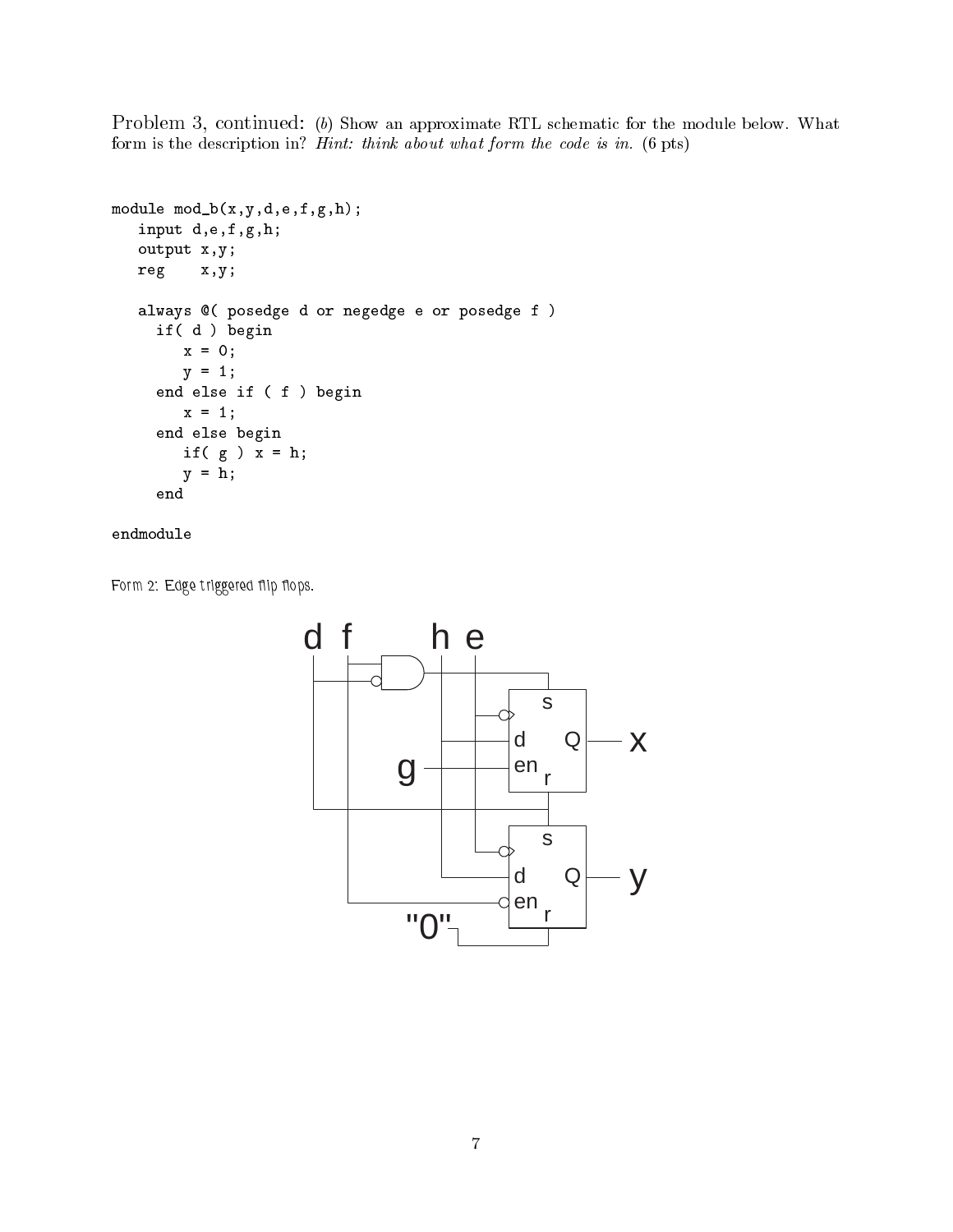Problem 3, continued: (c) Show an approximate RTL schematic for the module below. Assume that the synthesis program will not infer that this module performs magnitude comparison. Use symbols  $\leq$  and  $\geq$  for bit comparison. (8 pts)

```
module compare(gt, lt, a, b);
         input a, b;
         output gr, let, let
         \sim 2008 \sim 2008 \sim 2008 \sim 2008 \sim 2008 \sim 2008 \sim 2008 \sim 2008 \simreg gt, lt;
        integer i;
         always and begin a contract of the property of the second contract of the property of the second contract of the second contract of the second contract of the second contract of the second contract of the second contract o
                   \blacksquare = 0; lt = 0; lt = 0; lt = 0; lt = 0; lt = 0; lt = 0; lt = 0; lt = 0; lt = 0; lt = 0; lt = 0; lt = 0; lt = 0; lt = 0; lt = 0; lt = 0; lt = 0; lt = 0; lt = 0; lt = 0; lt = 0; lt = 0; lt = 0; lt = 0; lt = 0; lt = 0; l
                   for(i=2; i>=0; i=i-1) if( !gt && !lt ) begin
                             if if the state of the state of the state \mathbf{r} is the state of the state of the state of the state of the state of the state of the state of the state of the state of the state of the state of the state of the state o
                             if if the state \mathbf{r} is a state of the state \mathbf{r} is a state of the state \mathbf{r}endend
```
## endmodule

Form 1. The logic is purely combinational.

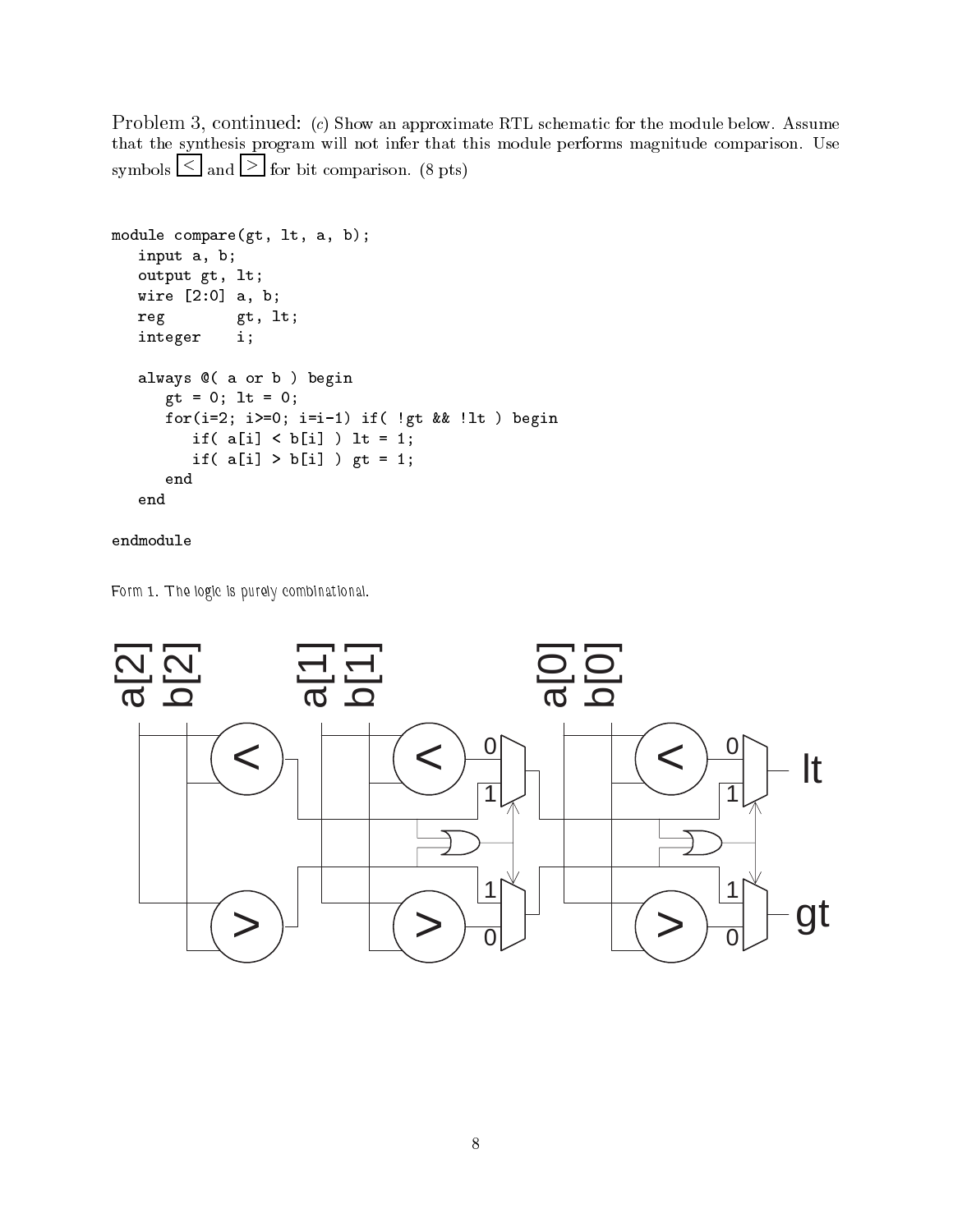Problem 4: The incomplete code below, compare\_ism, is for a magnitude comparison module (similar to the one in the previous problem, except it's sequential).

When input start is 1, output valid goes to zero and the module computes 1t and gt. When lt and gt are set to their proper values valid is set to one. The module is to compare one bit position per cycle of input clk. Output valid should go to one as soon as possible.

Complete the module so that it is in the form of an implicit state machine, synthesizable by Leonardo. The solution can be based on the combinational module compare, below. Don't forget signals start and valid. (20 pts) Hint: The solution is very similar to the combinational module. For partial credit ignore synthesizability but follow other specifications.

```
module compare(gt, lt, a, b);
                                       // Synthesizable combinational implementation.
                                 output gt, lt;
   input a, b;
   wire [31:0] a, b;
   reg gt, lt; integer i;
   always \alpha , and \alpha is a or \alpha - \alphagt = 0; lt = 0;
       for(i=31; i>=0; i=i-1) if( !gt && !lt ) begin
           if if a set of the set of the set of the set of the set of the set of the set of the set of the set of the set of the set of the set of the set of the set of the set of the set of the set of the set of the set of the set 
           if( a[i] > b[i] ) gt = 1;
       endendendmodule// Implicit state machine implementation.
module compare_ism(gt, lt, valid, a, b, start, clk);
   input a, b, start, clk;
                                                output gt, lt, valid;
   wire [31:0] a, b;
                                                reg gt, lt, valid;
                 start, clk; integer i;
   wire// Solution
   always @( posedge clk ) if( start ) begin
      gt = 0; lt = 0; valid = 0;
      for(i=31; i>=0 && !lt && !gt; i=i-1) @( posedge clk ) begin
           if( a[i] < b[i] ) lt = 1; // Part of solution.
           if( a[i] > b[i] ) gt = 1;
      if( a[i] > b[i] ) gt = 1;
      end
      valid = 1;
   end
```
endmodule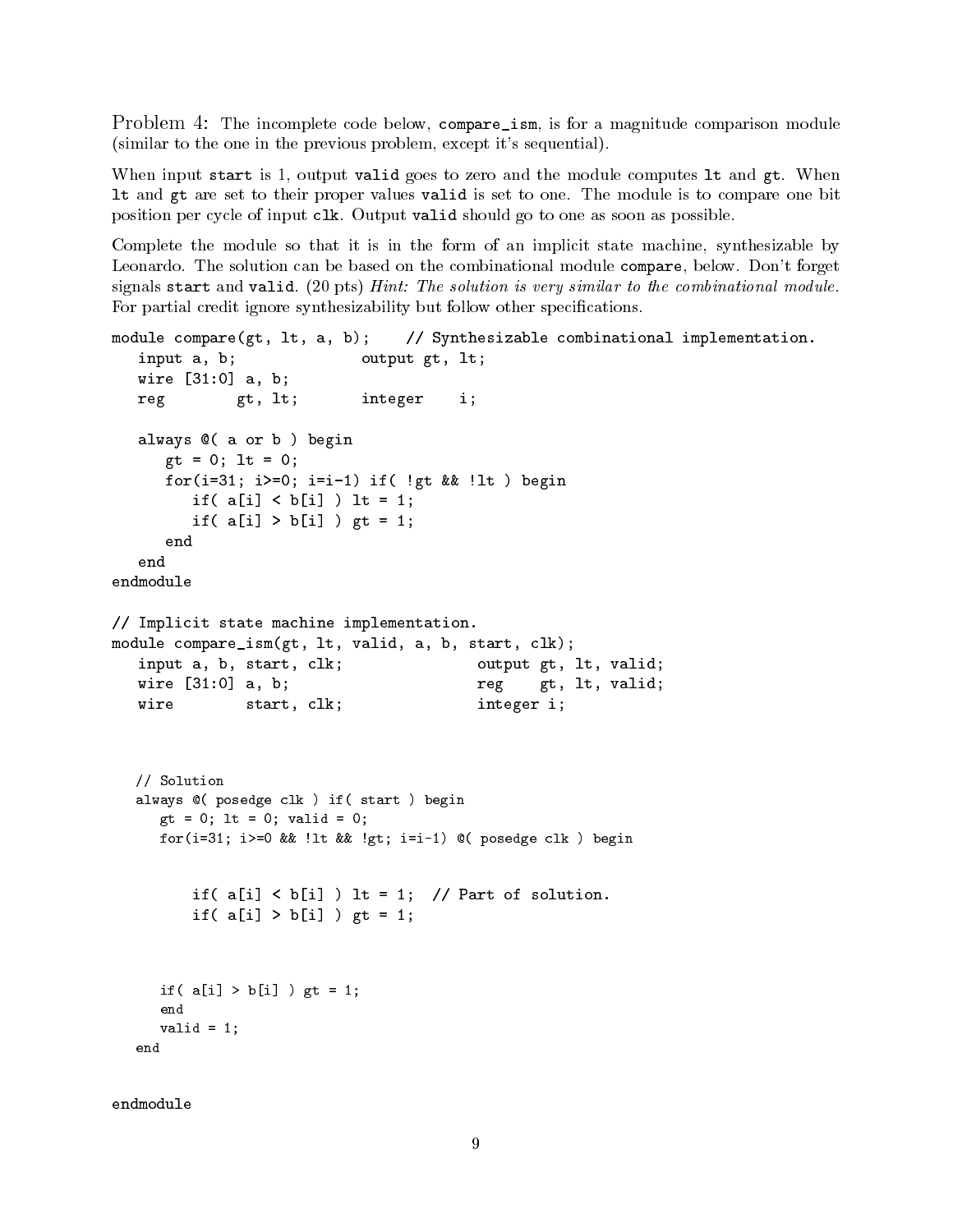Problem 5: Answer each question below.

(a) Complete the module below so that it will stop simulation (using the system task \$stop) if there is no change in signal heartbeat for 1000 simulator time units. There might be many changes in heartbeat, but the first time heartbeat remains unchanged for 1000 simulator time units simulation should be stopped. Hint: use a fork. Also, the answer is short. (5 pts)

```
module watchdog(heartbeat);
       in put heartbeat; and in the second contract of the second contract of the second contract of the second contract of the second contract of the second contract of the second contract of the second contract of the second co
       m = 1 . The set of m = 1// Solution
      always
         fork: F@( heartbeat ) disable F;
              # 1000 $stop;
          join
```

```
endmodule // watchdog
```
 $(b)$  What is a critical path? At what point in the design flow can one first find out about critical paths? (5 pts)

A critical path is the longest path between registers; it determines the clock frequency. If a system is not clocked, it may be the longest path from inputs to outputs.

One nds out about critical paths after synthesis (technology mapping and optimization). This critical path information does not include wire lengths, so a rened estimate is obtained after place and route.